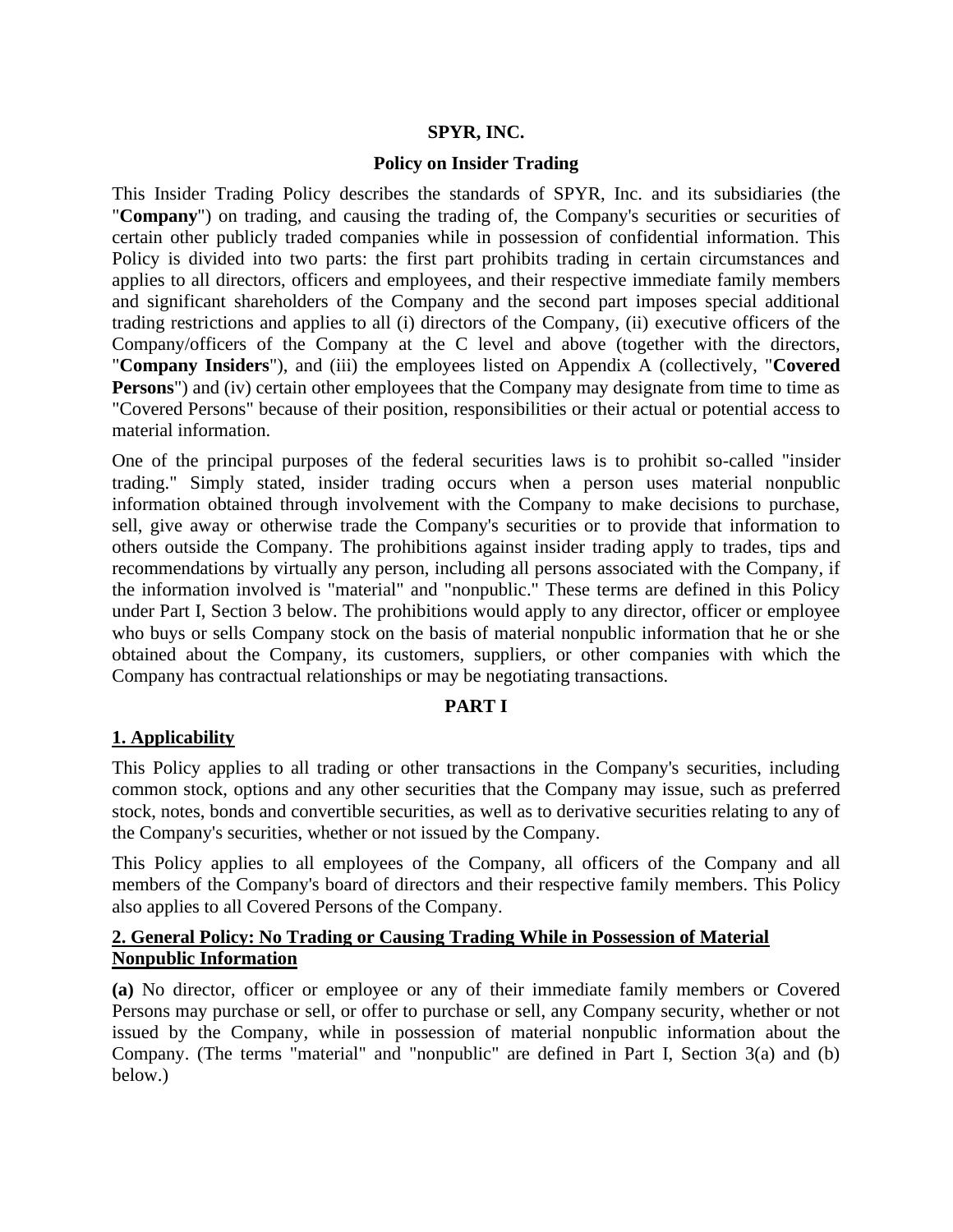**(b)** No director, officer or employee or any of their immediate family members or Covered Persons who knows of any material nonpublic information about the Company may communicate that information to ("**tip**") any other person, including family members and friends, or otherwise disclose such information without the Company's authorization.

**(c)** No director, officer or employee or any of their immediate family members or Covered Persons may purchase or sell any security of any other company, whether or not issued by the Company, while in possession of material nonpublic information about that company that was obtained in the course of his or her involvement with the Company. No director, officer or employee or any of their immediate family members or Covered Persons who knows of any such material nonpublic information may communicate that information to, or tip, any other person, including family members and friends, or otherwise disclose such information without the Company's authorization.

**(d)** For compliance purposes, you should never trade, tip or recommend securities (or otherwise cause the purchase or sale of securities) while in possession of information that you have reason to believe is material and nonpublic unless you first consult with, and obtain the advance approval of, the Compliance Officer (which is defined in Part I, Section 3(c) below).

**(e)** Covered Persons must "pre-clear" all trading in securities of the Company in accordance with the procedures set forth in Part II, Section 3 below.

### **3. Definitions**

**(a) Material.** Insider trading restrictions come into play only if the information you possess is "material." Materiality, however, involves a relatively low threshold. Information is generally regarded as "material" if it has market significance, that is, if its public dissemination is likely to affect the market price of securities, or if it otherwise is information that a reasonable investor would want to know before making an investment decision.

Information dealing with the following subjects is reasonably likely to be found material in particular situations:

- (i) significant changes in the Company's prospects;
- (ii) significant write-downs in assets or increases in reserves;
- (iii) developments regarding significant litigation or government agency investigations;
- (iv) liquidity problems;
- (v) changes in earnings estimates or unusual gains or losses in major operations;
- (vi) major changes in the Company's management or the board of directors;
- (vii) changes in dividends;
- (viii) extraordinary borrowings;
- (ix) major changes in accounting methods or policies;
- (x) award or loss of a significant contract;
- (xi) cybersecurity risks and incidents, including vulnerabilities and breaches;
- (xii) changes in debt ratings;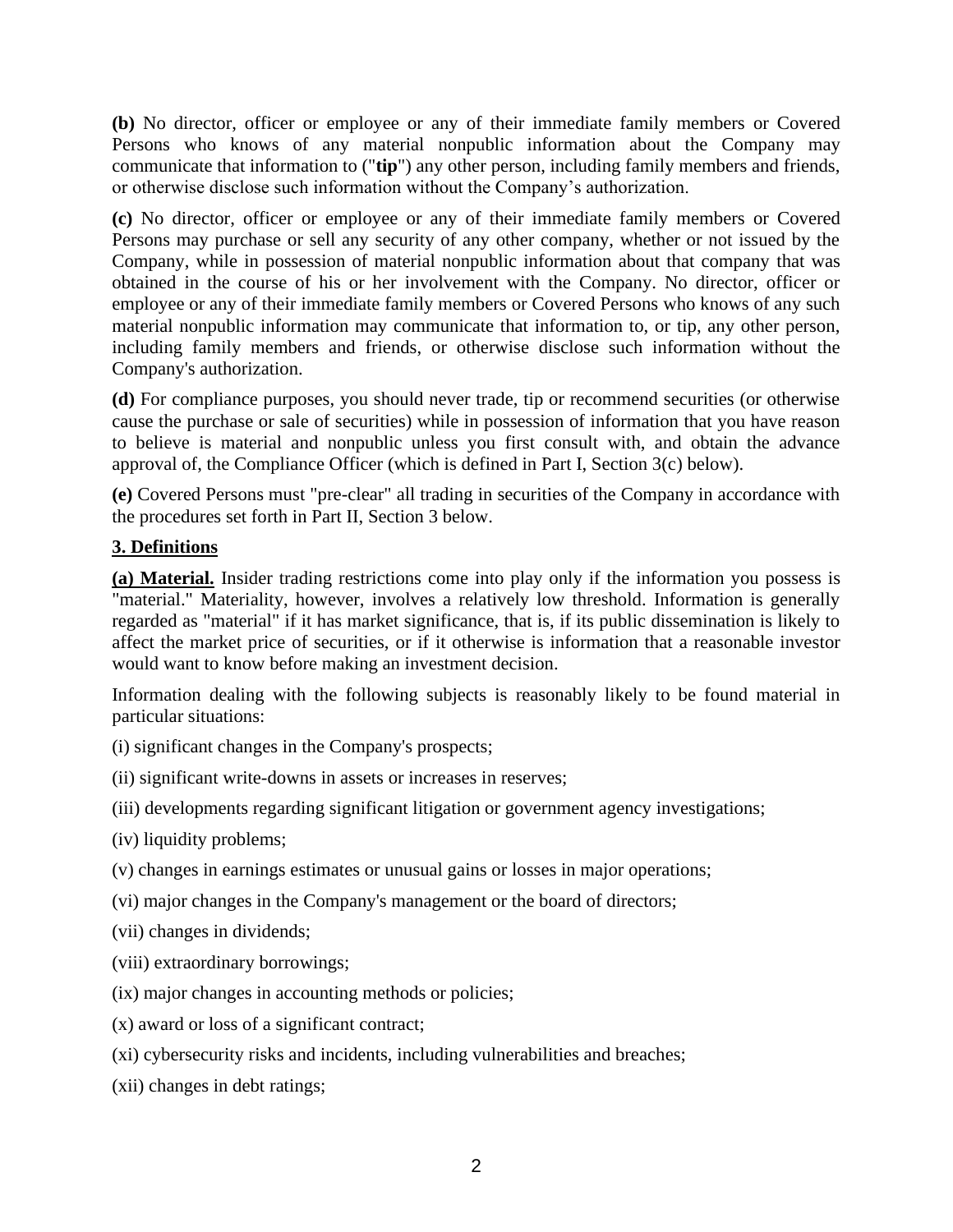(xiii) proposals, plans or agreements, even if preliminary in nature, involving mergers, acquisitions, divestitures, recapitalizations, strategic alliances, licensing arrangements, or purchases or sales of substantial assets; and

(xiv) offerings of Company securities.

Material information is not limited to historical facts but may also include projections and forecasts. With respect to a future event, such as a merger, acquisition or introduction of a new product, the point at which negotiations or product development are determined to be material is determined by balancing the probability that the event will occur against the magnitude of the effect the event would have on a company's operations or stock price should it occur. Thus, information concerning an event that would have a large effect on stock price, such as a merger, may be material even if the possibility that the event will occur is relatively small. When in doubt about whether particular nonpublic information is material, you should presume it is material. **If you are unsure whether information is material, you should either consult the Compliance Officer before making any decision to disclose such information (other than to persons who need to know it) or to trade in or recommend securities to which that information relates or assume that the information is material.**

**(b) Nonpublic.** Insider trading prohibitions come into play only when you possess information that is material and "nonpublic." The fact that information has been disclosed to a few members of the public does not make it public for insider trading purposes. To be "public" the information must have been disseminated in a manner designed to reach investors generally, and the investors must be given the opportunity to absorb the information. Even after public disclosure of information about the Company, you must wait until the close of business on the second  $(2<sup>nd</sup>)$ trading day after the information was publicly disclosed before you can treat the information as public.

Nonpublic information may include:

(i) information available to a select group of analysts or brokers or institutional investors;

(ii) undisclosed facts that are the subject of rumors, even if the rumors are widely circulated; and

(iii) information that has been entrusted to the Company on a confidential basis until a public announcement of the information has been made and enough time has elapsed for the market to respond to a public announcement of the information normally two 2 trading days.

### **As with questions of materiality, if you are not sure whether information is considered public, you should either consult with the Compliance Officer or assume that the information is nonpublic and treat it as confidential.**

**(c) Compliance Officer.** The Company has appointed the Chief Executive Officer or his/her designee as the Compliance Officer for this Policy. The duties of the Compliance Officer include, but are not limited to, the following:

(i) assisting with implementation and enforcement of this Policy;

(ii) circulating this Policy to all employees and ensuring that this Policy is amended as necessary to remain up-to-date with insider trading laws;

(iii) pre-clearing all trading in securities of the Company by Covered Persons in accordance with the procedures set forth in Part II, Section 3 below; and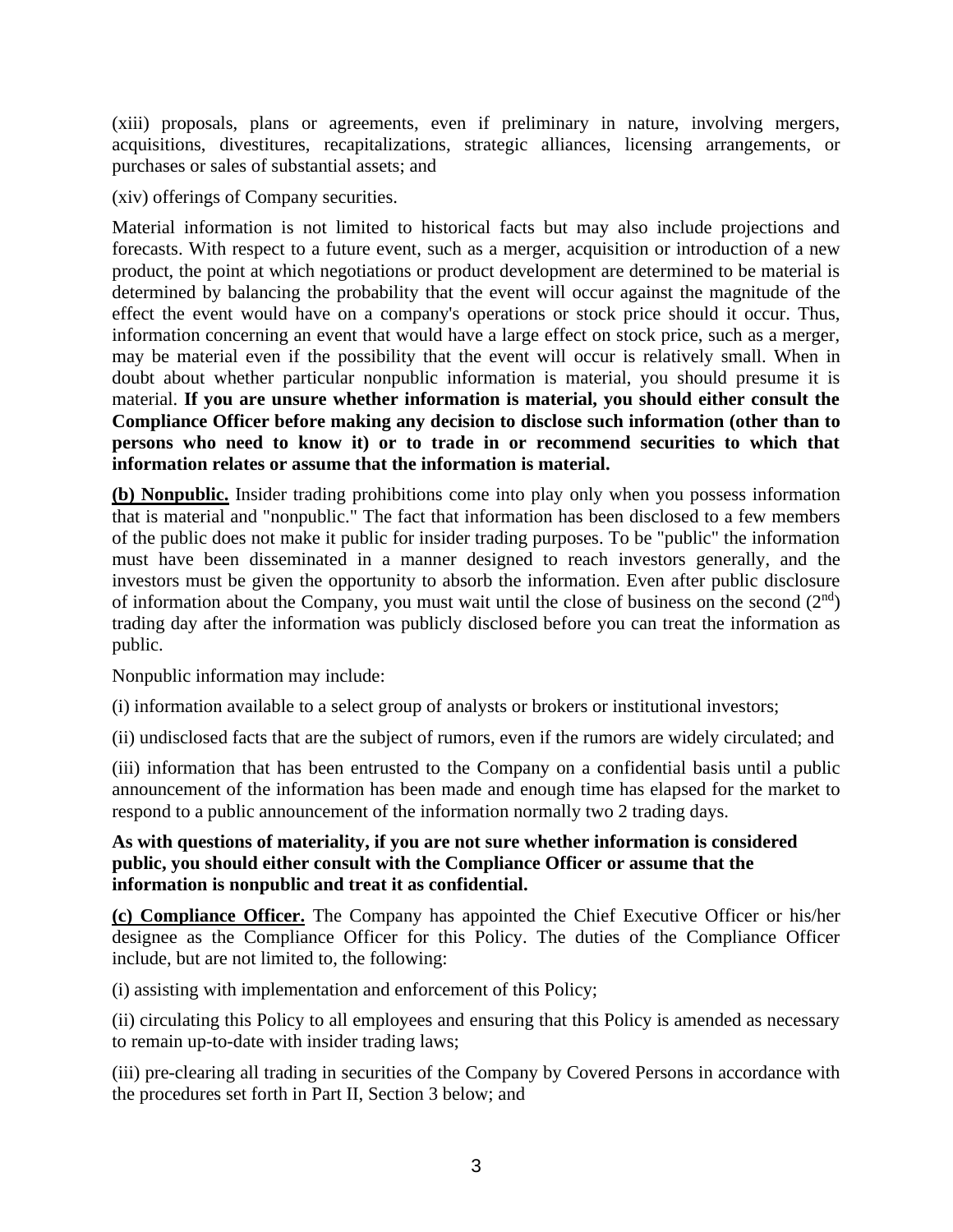(iv) providing approval of any Rule 10b5-1 plans under Part II, Section 1(c) below and any prohibited transactions under Part II, Section 4 below.

(v) providing a reporting system with an effective whistleblower protection mechanism.

# **4. Exceptions**

The trading restrictions of this Policy do not apply to the following:

**(a) 401(k) Plan.** Investing 401(k) plan contributions in a Company stock fund in accordance with the terms of the Company's 401(k) plan. However, any changes in your investment election regarding the Company's stock are subject to trading restrictions under this Policy.

**(b) ESPP.** Purchasing Company stock through periodic, automatic payroll contributions to the Company's Employee Stock Purchase Plan ("**ESPP**"). However, electing to enroll in the ESPP, making any changes in your elections under the ESPP and selling any Company stock acquired under the ESPP are subject to trading restrictions under this Policy.

**(c) Options.** Exercising stock options granted under the Company's Equity Incentive Plan for cash or the delivery of previously owned Company stock. However, the sale of any shares issued on the exercise of Company-granted stock options and any cashless exercise of Companygranted stock options are subject to trading restrictions under this Policy.

# **5. Violations of Insider Trading Laws**

Penalties for trading on or communicating material nonpublic information can be severe, both for individuals involved in such unlawful conduct and their employers and supervisors, and may include jail terms, criminal fines, civil penalties and civil enforcement injunctions. Given the severity of the potential penalties, compliance with this Policy is absolutely mandatory.

**(a) Legal Penalties.** A person who violates insider trading laws by engaging in transactions in a company's securities when he or she has material nonpublic information can be sentenced to a substantial jail term and required to pay a criminal penalty of several times the amount of profits gained or losses avoided.

In addition, a person who tips others may also be liable for transactions by the tippees to whom he or she has disclosed material nonpublic information. Tippers can be subject to the same penalties and sanctions as the tippees, and the SEC has imposed large penalties even when the tipper did not profit from the transaction.

The SEC can also seek substantial civil penalties from any person who, at the time of an insider trading violation, "directly or indirectly controlled the person who committed such violation," which would apply to the Company and/or management and supervisory personnel. These control persons may be held liable for up to the greater of \$1 million or three times the amount of the profits gained or losses avoided. Even for violations that result in a small or no profit, the SEC can seek penalties from a company and/or its management and supervisory personnel as control persons.

**(b) Company-Imposed Penalties.** Employees who violate this Policy may be subject to disciplinary action by the Company, including dismissal for cause. Any exceptions to the Policy, if permitted, may only be granted by the Compliance Officer and must be provided before any activity contrary to the above requirements takes place.

# **6. Inquiries**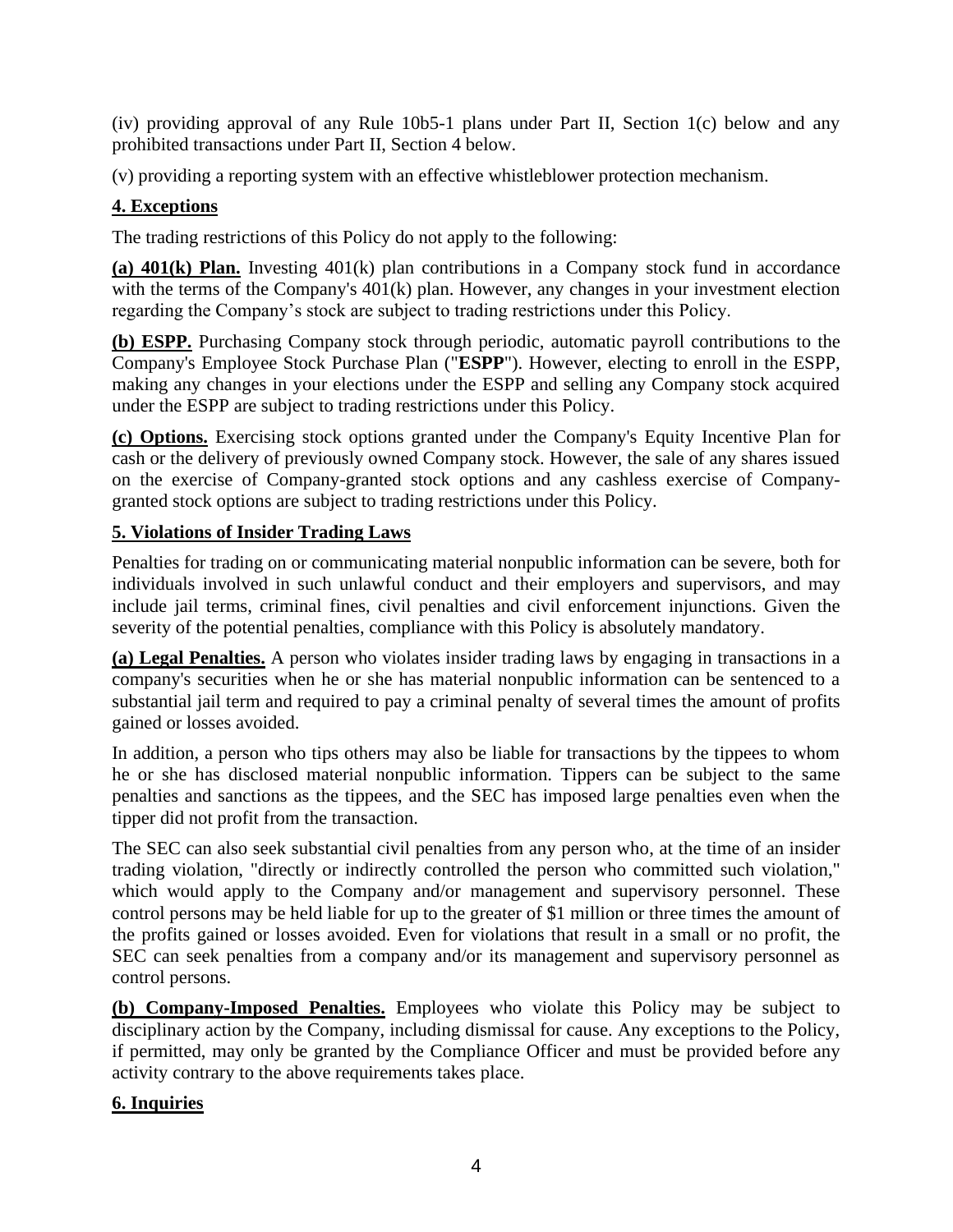If you have any questions regarding any of the provisions of this Policy, please contact the Compliance Officer at (303) 991-8000.

## **PART II**

### **1. Blackout Periods**

All Covered Persons are prohibited from trading in the Company's securities during blackout periods as defined below.

**(a) Quarterly Blackout Periods.** Trading in the Company's securities is prohibited during the period beginning at the close of the market on two weeks before the end of each fiscal quarter and ending at the close of business on the second trading day following the date the Company's financial results are publicly disclosed and Form 10-Q or Form 10-K is filed. During these periods, Covered Persons generally possess or are presumed to possess material nonpublic information about the Company's financial results.

**(b) Other Blackout Periods.** From time to time, other types of material nonpublic information regarding the Company (such as negotiation of mergers, acquisitions or dispositions, investigation and assessment of cybersecurity incidents or new product developments) may be pending and not be publicly disclosed. While such material nonpublic information is pending, the Company may impose special blackout periods during which Covered Persons are prohibited from trading in the Company's securities. If the Company imposes a special blackout period, it will notify the Covered Persons affected.

**(c) Exception.** These trading restrictions do not apply to transactions under a pre-existing written plan, contract, instruction, or arrangement under Rule 10b5-1 under the Securities Exchange Act of 1934 (an "**Approved 10b5-1 Plan**") that:

(i) has been reviewed and approved at least one month in advance of any trades thereunder by the Compliance Officer (or, if revised or amended, such revisions or amendments have been reviewed and approved by the Compliance Officer at least one month in advance of any subsequent trades);

(ii) was entered into in good faith by the Covered Person at a time when the Covered Person was not in possession of material nonpublic information about the Company; and

(iii) gives a third party the discretionary authority to execute such purchases and sales, outside the control of the Covered Person, so long as such third party does not possess any material nonpublic information about the Company; or explicitly specifies the security or securities to be purchased or sold, the number of shares, the prices and/or dates of transactions, or other formula(s) describing such transactions.

### **2. Trading Window**

Covered Persons are permitted to trade in the Company's securities when no blackout period is in effect. Generally, this means that Covered Persons can trade during the period beginning on the day that the Black-Out Period ends. However, even during this trading window, a Covered Person who is in possession of any material nonpublic information should not trade in the Company's securities until the information has been made publicly available or is no longer material. In addition, the Company may close this trading window if a special blackout period under Part II, Section 1(b) above is imposed and will re-open the trading window once the special blackout period has ended.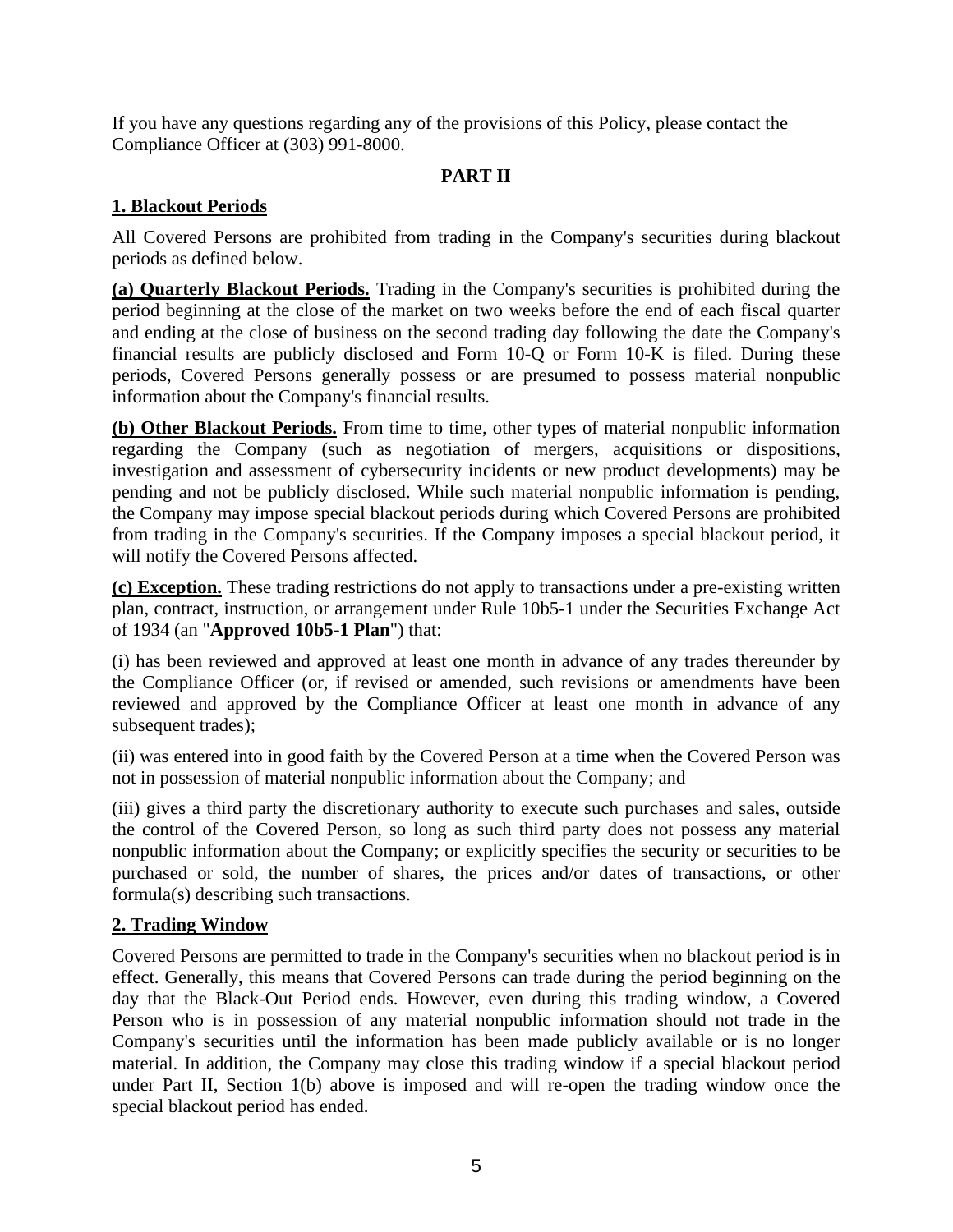### **3. Pre-Clearance of Securities Transactions**

**(a)** Because Company Insiders are likely to obtain material nonpublic information on a regular basis, the Company requires all such persons to refrain from trading, even during a trading window under Part II, Section 2 above, without first pre-clearing all transactions in the Company's securities.

**(b)** Subject to the exemption in subsection (d) below, no Company Insider may, directly or indirectly, purchase or sell (or otherwise make any transfer, gift, pledge or loan of) any Company security at any time without first obtaining prior approval from the Compliance Officer. These procedures also apply to transactions by such person's spouse, other persons living in such person's household and minor children and to transactions by entities over which such person exercises control.

**(c)** The Compliance Officer shall record the date each request is received and the date and time each request is approved or disapproved. Unless revoked, a grant of permission will normally remain valid until the close of trading two business days following the day on which it was granted. If the transaction does not occur during the two-day period, pre-clearance of the transaction must be re-requested.

**(d)** Pre-clearance is not required for purchases and sales of securities under an Approved 10b5-1 Plan. With respect to any purchase or sale under an Approved 10b5-1 Plan, the third party effecting transactions on behalf of the Company Insider should be instructed to send duplicate confirmations of all such transactions to the Compliance Officer.

### **4. Prohibited Transactions**

**(a)** Company Insiders are prohibited from trading in the Company's equity securities during a blackout period imposed under an "individual account" retirement or pension plan of the Company, during which at least 50% of the plan participants are unable to purchase, sell or otherwise acquire or transfer an interest in equity securities of the Company, due to a temporary suspension of trading by the Company or the plan fiduciary.

**(b)** Covered Persons, including any person's spouse, other persons living in such person's household and minor children and entities over which such person exercises control, are prohibited from engaging in the following transactions in the Company's securities unless advance approval is obtained from the Compliance Officer:

(i) Short-term trading. Company Insiders who purchase Company securities may not sell any Company securities of the same class for at least six months after the purchase;

(ii) Short sales. [Company Insiders/Covered Persons] may not sell the Company's securities short;

(iii) Options trading. Covered Persons may not buy or sell puts or calls or other derivative securities on the Company's securities;

(iv) Trading on margin or pledging. Covered Persons may not hold Company securities in a margin account or pledge Company securities as collateral for a loan; and

(v) Hedging. Covered Persons may not enter into hedging or monetization transactions or similar arrangements with respect to Company securities.

### **5. Acknowledgment and Certification**